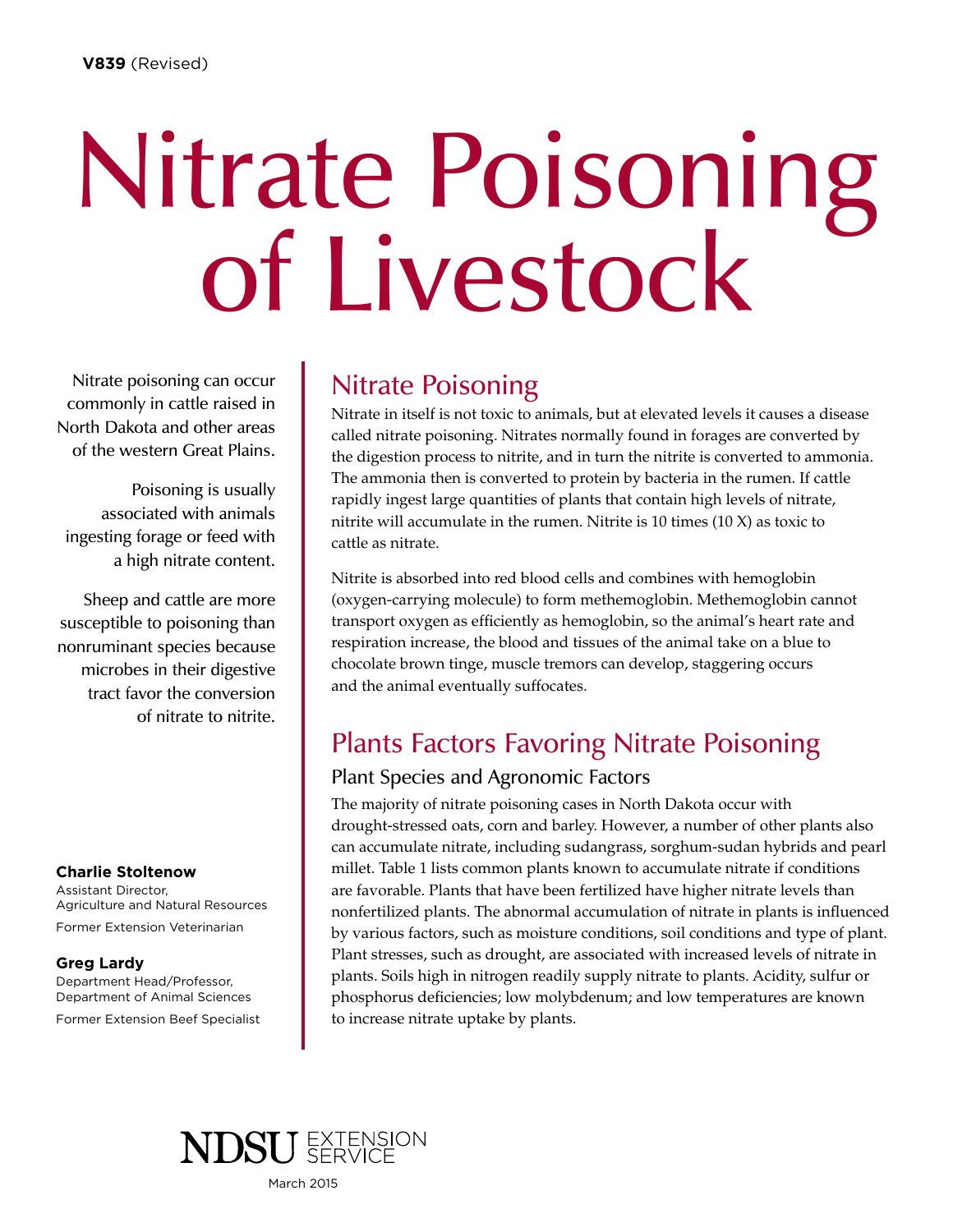#### Table 1. Common plants known to accumulate nitrate.

| Crops       | Weeds                 |
|-------------|-----------------------|
| Barley      | Canada Thistle        |
| Corn        | Dock                  |
| Flax        | Jimsonweed            |
| Millet      | Johnson Grass         |
| Oats        | Kochia                |
| Radishes    | Lambsquarter          |
| Rape        | Nightshade            |
| Rye         | Pigweed               |
| Soybean     | Russian Thistle       |
| Sorghum     | Smartweed             |
| Sudangrass  | <b>Wild Sunflower</b> |
| Sugar beets |                       |
| Sweetclover |                       |
| Turnips     |                       |
| Wheat       |                       |

#### Plant Parts

Plant parts closest to the ground (stalks) contain the highest concentrations of nitrates. Leaves contain less than stalks or stems, and the seed (grain) and flower usually contain little or no nitrate. Most of the plant nitrate is in the bottom third of the stalk. Research from Oklahoma has shown that the lower 6 inches of the stem in pearl millet contains three times more nitrate than the top part of the plant. While difficult to do with drought-stressed forages, raising the cutter bar above 6 inches can reduce nitrate content of forages harvested as hay or silage.

#### Stage of Plant Growth

Nitrate decreases as plants mature. Young plants have higher nitrate concentrations than mature plants. However, mature plants still can have excessive nitrate concentrations if environmental and soil conditions are favorable.

#### Weather Conditions That Favor Nitrate Accumulation by Plants

Not all drought conditions cause high nitrate levels in plants. Some moisture must be present in the soil for the plant to absorb and accumulate nitrate. If the major supply of nitrates for the plant is in the dry surface soil, very little nitrate will be absorbed by the roots.

In plants that survive drought conditions, nitrates are often high for several days following the first rain (as the plant regrows following drought).

Frost, hail and low temperatures all interfere with normal plant growth and can cause nitrates to accumulate in the plant. Frost and hail may damage, reduce or destroy the leaf area of the plant. A decrease in leaf area limits the photosynthetic activity of the plant, so nitrates absorbed by the roots are not converted to plant proteins, but are accumulated in the stem or stalk instead.

Most plants require temperatures above 55 F for active growth and photosynthesis. Nitrates can be absorbed quickly by plants when temperatures are low, but conversion to amino acids and protein occurs very slowly in plants during periods of cool weather. This allows nitrate to accumulate in the plant.

## Water

Water may be a source of toxic levels of nitrate for livestock. Water may become contaminated by fertilizer, animal wastes or decaying organic matter. Shallow wells with poor casings are susceptible to contamination. Marginally toxic levels of nitrate in water and feed together may cause nitrate toxicity in animals. Remember to consider both sources of nitrate.

## Fertilizer

Acute nitrate poisoning may occur if livestock consume nitrate fertilizer. Avoid grazing immediately after spreading fertilizer. Areas where the fertilizer spreader turns or areas where filling (and consequently spilling) take place may have excessive quantities of nitrate freely available to animals.

# Clinical Signs

Clinical signs of nitrate poisoning are related to the lack of oxygen in the blood. Acute poisoning usually occurs from a half hour to four hours after consuming toxic levels of nitrate. Onset of symptoms are rapid and include:

- • bluish/chocolate brown mucous membranes
- rapid/difficult breathing
- noisy breathing
- rapid pulse (150+/minute)
- salivation, bloat, tremors, staggering
- • weakness, coma, death
- • dark "chocolate-colored" blood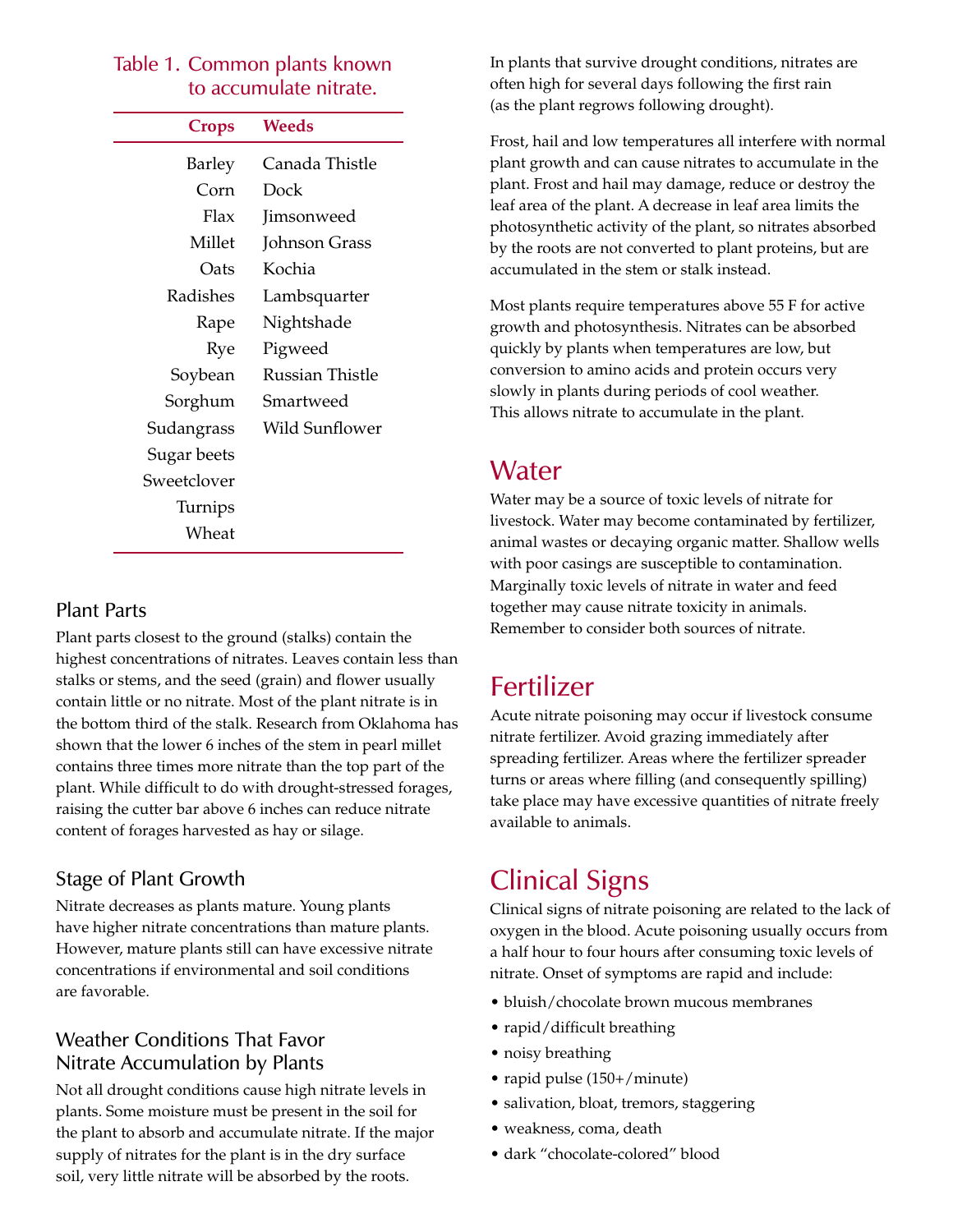Pregnant females that survive nitrate poisoning may abort due to lack of oxygen to the fetus. Abortions generally occur approximately 10 to 14 days following exposure to nitrates.

## **Diagnosis**

Diagnosis of nitrate intoxication is based on observed clinical signs and the possibility of exposure to toxic plants or water. A veterinarian should be consulted for a definitive diagnosis. Laboratory analysis can be performed on suspected plants, water, stomach contents, blood, urine and aqueous humor of the eye of dead cattle to confirm the diagnosis. Postmortem specimens of rumen contents are of little value for nitrate determination because most nitrate in the rumen is reduced by anaerobic fermentation to ammonia.

Samples from fresh grass or dry forages need to be representative of the field or bales in question. These samples should be packaged in a clean plastic bag and shipped to the laboratory for analysis. Water samples must be collected in a sterile bottle. When collecting from a water system, let the water flow for a couple of minutes before collecting the sample.

Results of chemical analysis are interpreted according to guidelines in Table 2. **These guidelines apply to livestock only.**

# **Treatment**

Animals can be treated by intravenous injections of methylene blue. Commercial preparations intended for treatment of prussic acid poisoning only should not be used to treat nitrate poisoning. **Methylene blue is not approved by the Food and Drug Administration for use in food-producing animals. You must consult your veterinarian before using this treatment.**

## Prevention

Prevention of nitrate poisoning is best achieved by controlling type and quantity of forage offered to livestock. Avoid forages with potentially toxic levels of nitrate or at least dilute them with feeds low in nitrate. **When in doubt, have feeds and forages analyzed for nitrate before grazing or feeding them.** Forages with sublethal nitrate levels can be fed to livestock with appropriate precautions. No single level

#### Form of Nitrate Measured Potassium Nitrate  $(KNO<sub>3</sub>)$ Nitrate Nitrogen (NO<sub>3</sub>-N) Nitrate (NO<sub>3</sub>) **Recommendations** ppm % ppm % ppm % for use in livestock Forage (DM basis) 0-10,000 0-1.0 0-1,500 0-0.15 0-6,500 0-0.65 Generally considered safe for livestock. 10,000-30,000 1.0-3.0 1,500-4,500 0.15-0.45 6,500-20,000 0.65-2.0 CAUTION. Problems have occurred at this level. Mix, dilute, limit feed forages at this level. >30,000 >3.0 >4,500 >0.45 >20,000 >2.0 DANGER: DO NOT FEED. Water (as received basis) 0-720 0-0.072 0-100 0-0.01 0-400 0-0.04 Generally considered safe for livestock. 720-2,100 0.072-0.21 100-300 0.01-0.03 400-1,300 0.04-0.13 CAUTION. Possible problems. Consider additive effect with nitrate in feed. >2,100 >0.21 >300 >0.03 >1,300 >0.13 DANGER. Could cause typical signs of nitrate poisoning.

### Table 2. Interpretation of laboratory results.